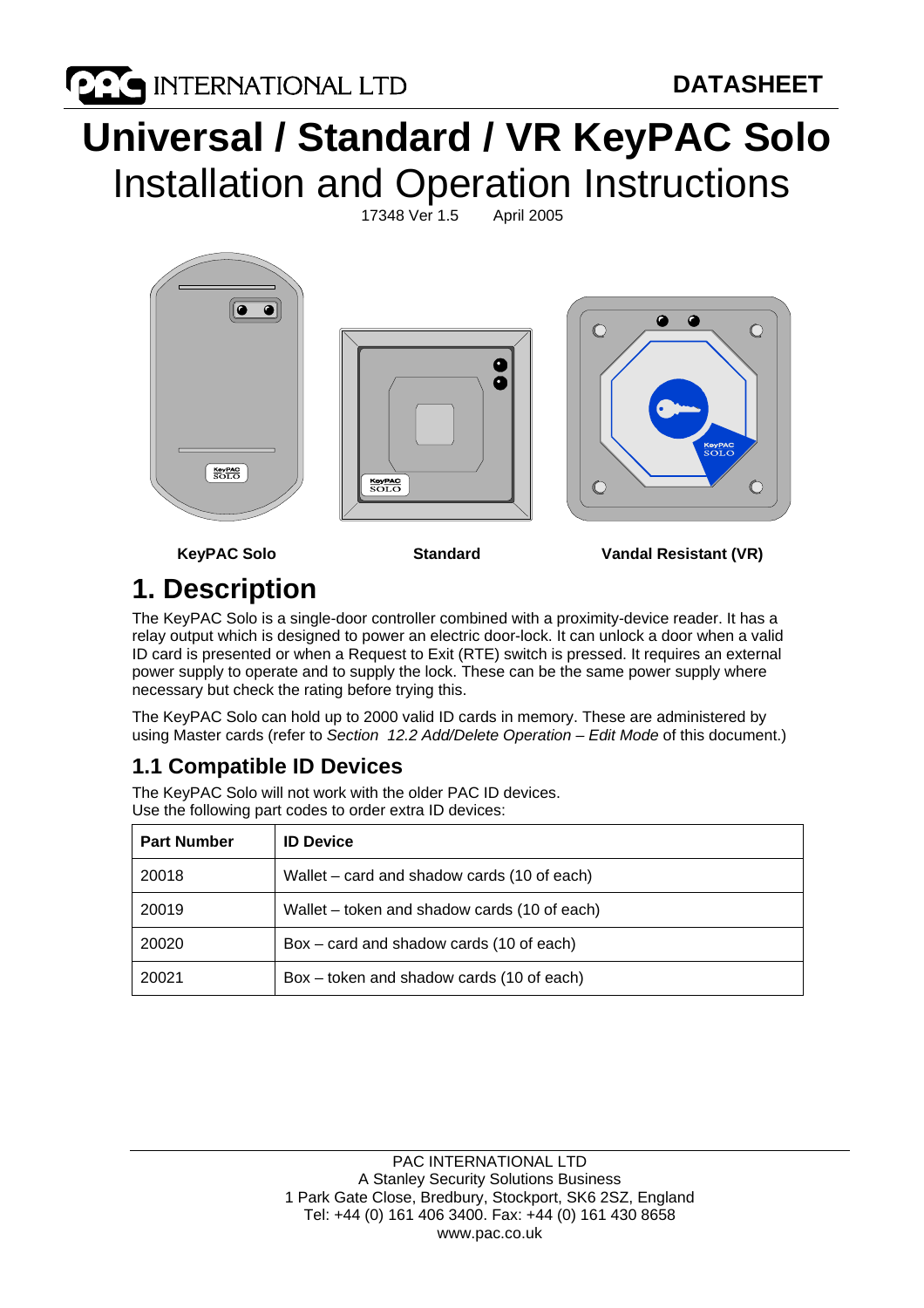## **2. Shadow ID Devices**

The KeyPAC Solo is provided with 10 ID devices and 10 Shadow ID devices.

Each user ID device provided has a corresponding Shadow ID Device, which are held by the KeyPAC Solo administrator; and are used to delete their corresponding user ID device from the KeyPAC Solo database if that ID device is lost.

Shadow ID devices are only to be used to delete user ID devices from the database and not as a replacement, and should be discarded after being used. Refer to *Section 12.2.2 Deleting ID Devices* below on how to use Shadow ID Devices to delete an ID device from the KeyPAC Solo database.

If the ID device and its shadow card are lost then it cannot be deleted from the KeyPAC Solo database. Therefore, in order to remove it, the entire database must be erased. Refer to *Section 12.3 Erase Mode* for information on how to do this.

## **3. Unpacking**

Check that all the parts are supplied with your reader. If anything is missing or damaged, contact your suppliers immediately. The KeyPAC Solo is supplied with the following:

| <b>Universal Solo</b>            | <b>Standard KeyPAC Solo</b>      | <b>Vandal Resistant KeyPAC</b><br>Solo |
|----------------------------------|----------------------------------|----------------------------------------|
| Two master cards <sup>1</sup>    | Two master cards <sup>1</sup>    | Two master cards <sup>1</sup>          |
| ID device wallet, containing:    | ID device wallet, containing:    | ID device wallet, containing:          |
| Indelible pen                    | Indelible pen                    | Indelible pen                          |
| Ten ID devices                   | Ten ID devices                   | Ten ID devices                         |
| Ten Shadow ID cards <sup>2</sup> | Ten Shadow ID cards <sup>2</sup> | Ten Shadow ID cards <sup>2</sup>       |
| Two M3.5x30 screws               | Two M3.5x30 screws               | <b>Four VR Screws</b>                  |
| Ten cable crimps                 | Ten cable crimps                 | Ten cable crimps                       |
| Octagonal KeyPAC Solo<br>Label   | Octagonal KeyPAC Solo<br>Label   | Octagonal KeyPAC Solo<br>Label         |
| This document                    | This document                    | This document                          |
| <b>MOV</b>                       | <b>MOV</b>                       | <b>MOV</b>                             |
| Snap fit decor cover             | Snap fit decor cover             |                                        |
|                                  | Label                            | Label                                  |

<sup>1</sup> Programmed into the KeyPAC Solo.

 $2$  Shadow cards are distinguished from other ID cards by their thickness and bevelled edge.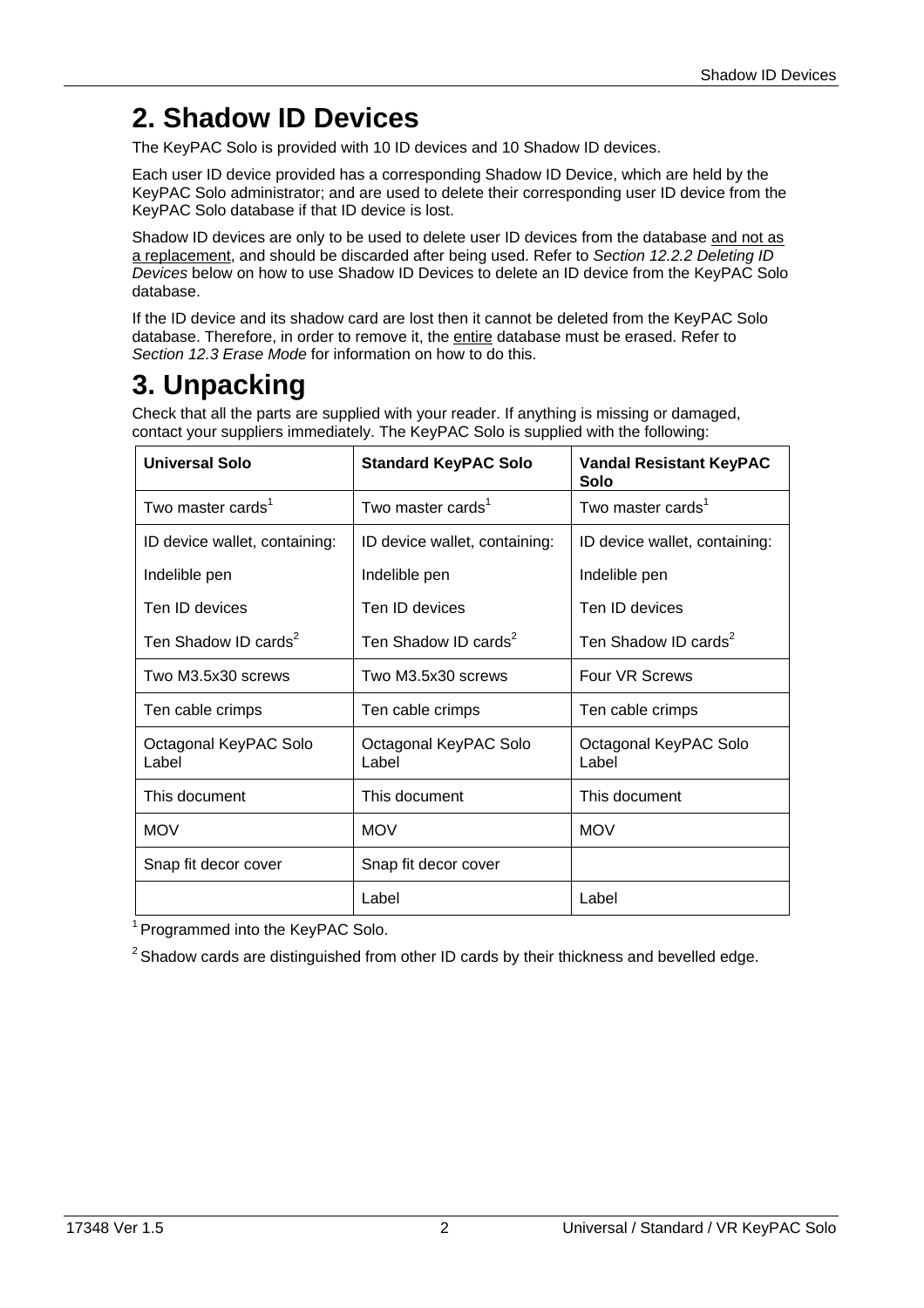## **4. KeyPAC Dimensions**

## **4.1 Universal Solo**



Dimensions in millimetres.

#### **Note**

The screw holes indicated by the vertical and horizontal arrows are the recommended mounting points for the back box. Use either the vertical or horizontal screws. Do not use both as this may affect the reader's performance.

### **4.2 Standard**



Dimensions in millimetres.

## **4.3 Vandal Resistant**



Dimensions in millimetres.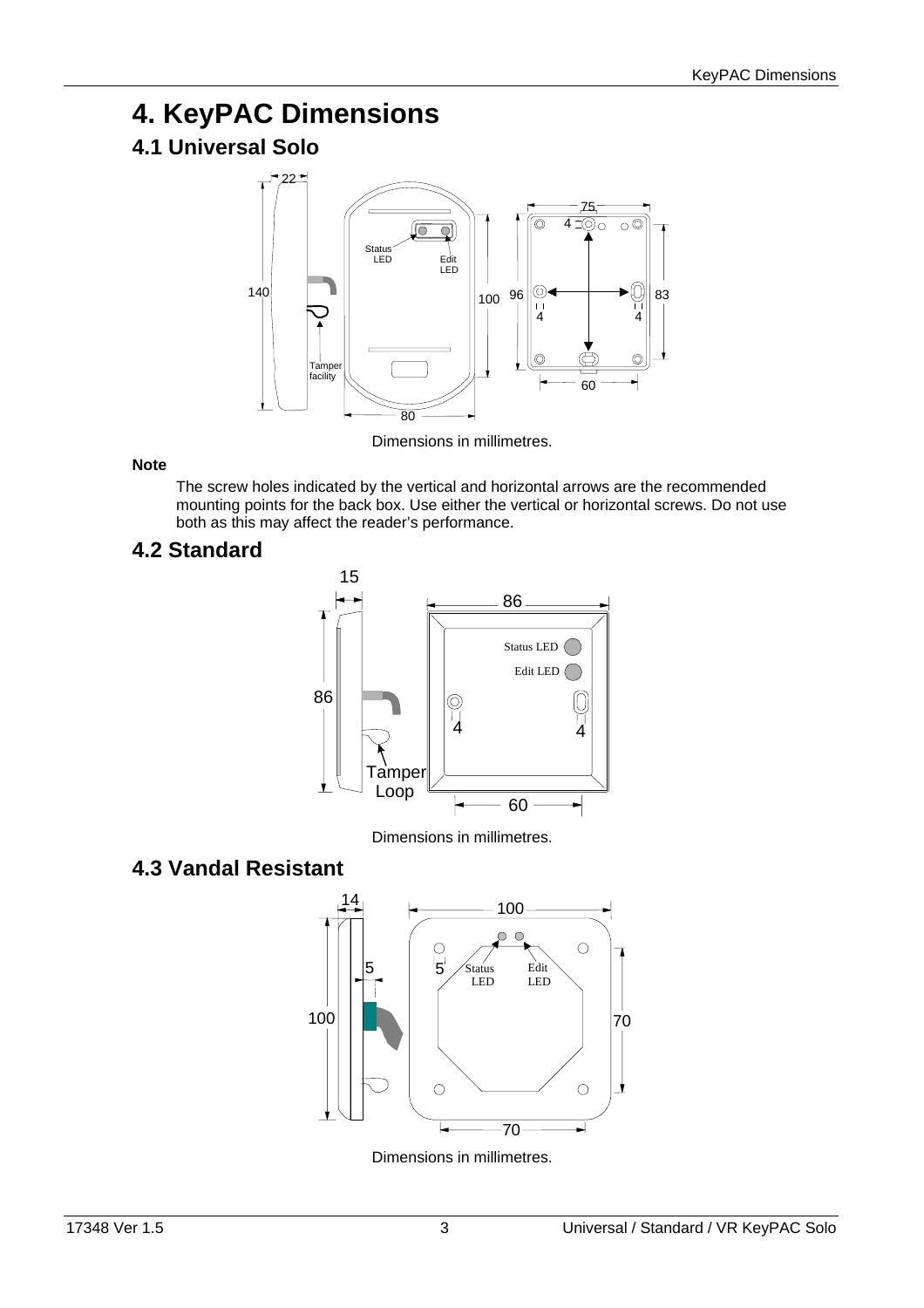## **5. Locating the Unit**

- Mount the Solo next to the door on the unhinged side, at about the same height as the handle.
- You can mount the Solo behind non-metallic materials (glass, plastic, wood) without reducing its range. This is not recommended for the Vandal Resistant Model.
- Do not mount it within one metre of another proximity reader (including the other side of the wall).
- Mount the Solo inside or outside. For units mounted outside use a sealing compound to prevent water ingress (sealing compound not provided).
- The reading range also extends behind the unit so mount it normally on the inside of the wall. However, metal contained in the wall, including a metal back box, reduces the reading range. This may effectively prevent the reader from reading from its back. Fit a dummy reader label provided to the outside wall to indicate where to present ID devices.
- To allow easy viewing of the LED, avoid situating the unit in direct sunlight.
- The screws provided with the Standard Solo are for mounting it in a standard electrical back-box. Where appropriate use the MK back-box MK 2120 WHI (white) for surface mounting the reader.
- Leave enough room behind the unit for making cable connections.
- The Vandal Resistant KeyPAC Solo is provided with four vandal resistant screws. The tool for these screws can be procured from PAC (p/n 1950).

## **6. Health And Safety**

Installations must be wired in accordance with National Wiring Regulations (BS7671, IEE National Wiring Regulations in the UK). Failure to do so can result in injury or death by electric shock.

The installation must also comply with any local Fire, Health and Safety regulations.

**WARNING:** A secured door that may be part of an escape route must always be fitted with the following. Failure to heed this advice can lead to injury or death in the event of a fire.

- A Fail-Safe lock (A). So that the door will be released if the power fails. Ideally a magnetic lock should be used because these are less likely to jam or seize.
- A normally-closed Break-Glass or Manual Pull (B) *in the lock supply wiring*. So that in an emergency the fail-safe lock can be immediately depowered.



#### **CAUTION**

Isolate the supply before working on the unit. Failure to do so can damage the unit.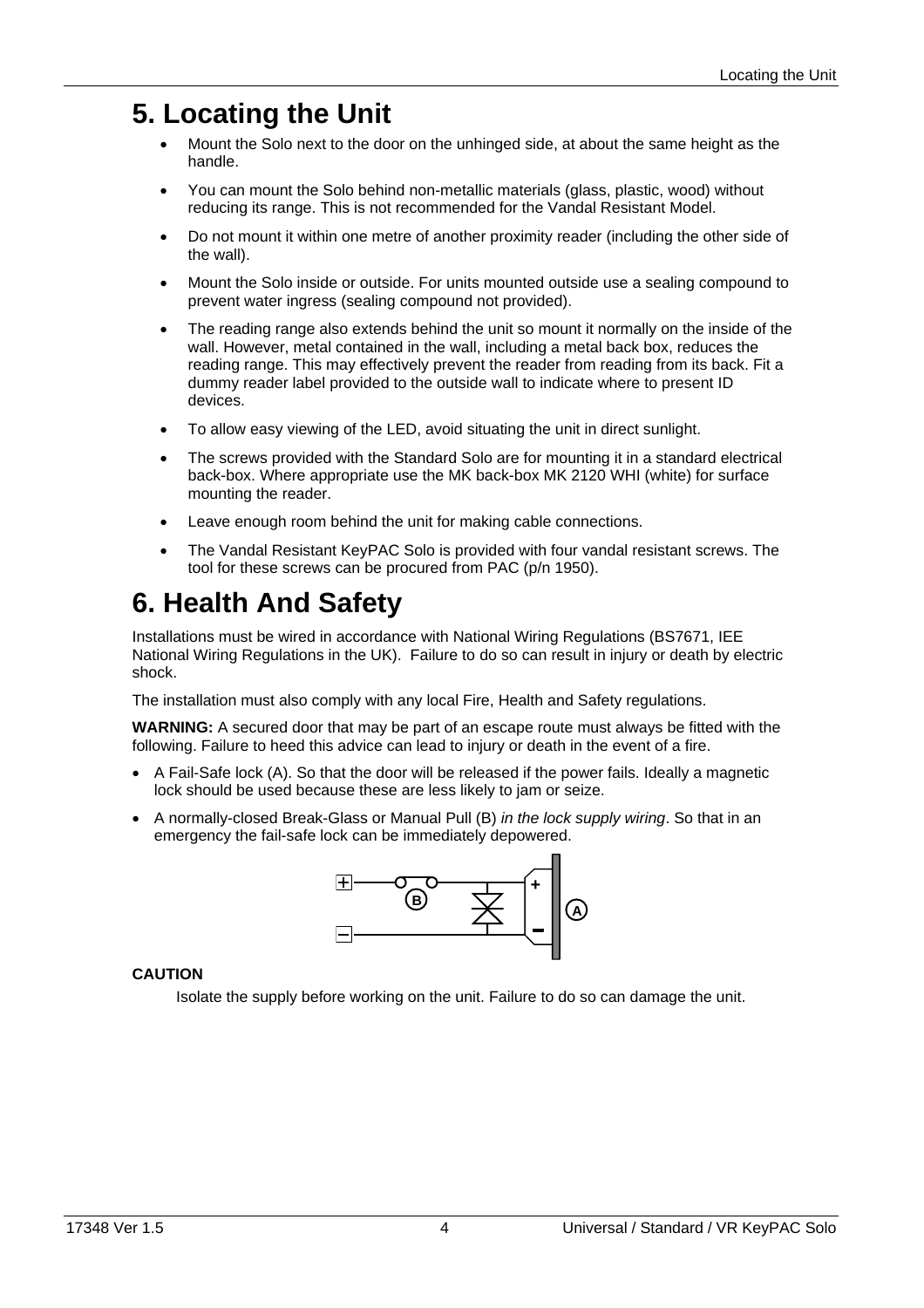## **7. Wiring**

**Note** 

The unit requires a 12V power supply capable of supplying at least 200mA. If you are planning to power the locks, bell etc. from the same supply take this into consideration when you specify the power supply.

Route the flying lead behind the unit and make the connections using the crimp connectors supplied. If the connections are made in a location that may be wet or damp, then protect the connectors with a sealing compound (not supplied), or use weatherproof crimps (not supplied).

All connections are made to an 8-conductor, flying lead. When using 0.22mm² (24AWG) cable, twist the wires together and double them over before inserting them in the crimp. The overall cable length, including the flying lead, should not exceed 3m.

#### **Note**

RS Components supply a suitable crimp tool. At the time of writing the part codes were as follows: Crimps RS 534-907, Tool RS 253-4583.

### **7.1 Flying Lead**

**Length**: Approximately 1.9m **Gauge**: 7/0.2, 0.22mm²

| Colour       | <b>Signal</b> | <b>Notes</b>                                                                                                            |
|--------------|---------------|-------------------------------------------------------------------------------------------------------------------------|
| <b>Black</b> | -V            | Power and signal return                                                                                                 |
| Red          | $+12v$        | Unregulated 12V DC input 10.5-20V DC                                                                                    |
| <b>Blue</b>  | <b>COM</b>    | Common connection on the Solo relay                                                                                     |
| Green        | N/O           | Normally Open connection on the Solo relay                                                                              |
| Yellow       | N/C           | Normally Closed connection on the Solo relay                                                                            |
| White        | <b>RTE</b>    | Request to Exit connection                                                                                              |
| <b>Brown</b> | DC            | Door Contact connection                                                                                                 |
| Orange       | ALARM         | Alarm output pulls down to -V when active (open collector FET maximum<br>current 400mA, maximum voltage 50V connection) |

#### **WARNINGS**

- 1. SOME FORM OF POWER LIMITING MUST BE FITTED. FAILURE TO DO SO COULD RESULT IN INJURY OR DEATH BY ELECTRIC SHOCK. THIS MAY BE BUILT INTO THE POWER SUPPLY UNIT OR BE A SUITABLE FUSE (RATING DEPENDS ON LOAD) FITTED AS SHOWN IN THE DIAGRAM OVERLEAF.
- 2. THE RELAY CONNECTIONS ARE RATED AT MAX 30V DC, MAX 2A. DO NOT ATTEMPT TO CONNECT MAINS ELECTRICITY TO THEM. THIS MAY CAUSE INJURY OR DEATH BY FIRE OR ELECTRIC SHOCK.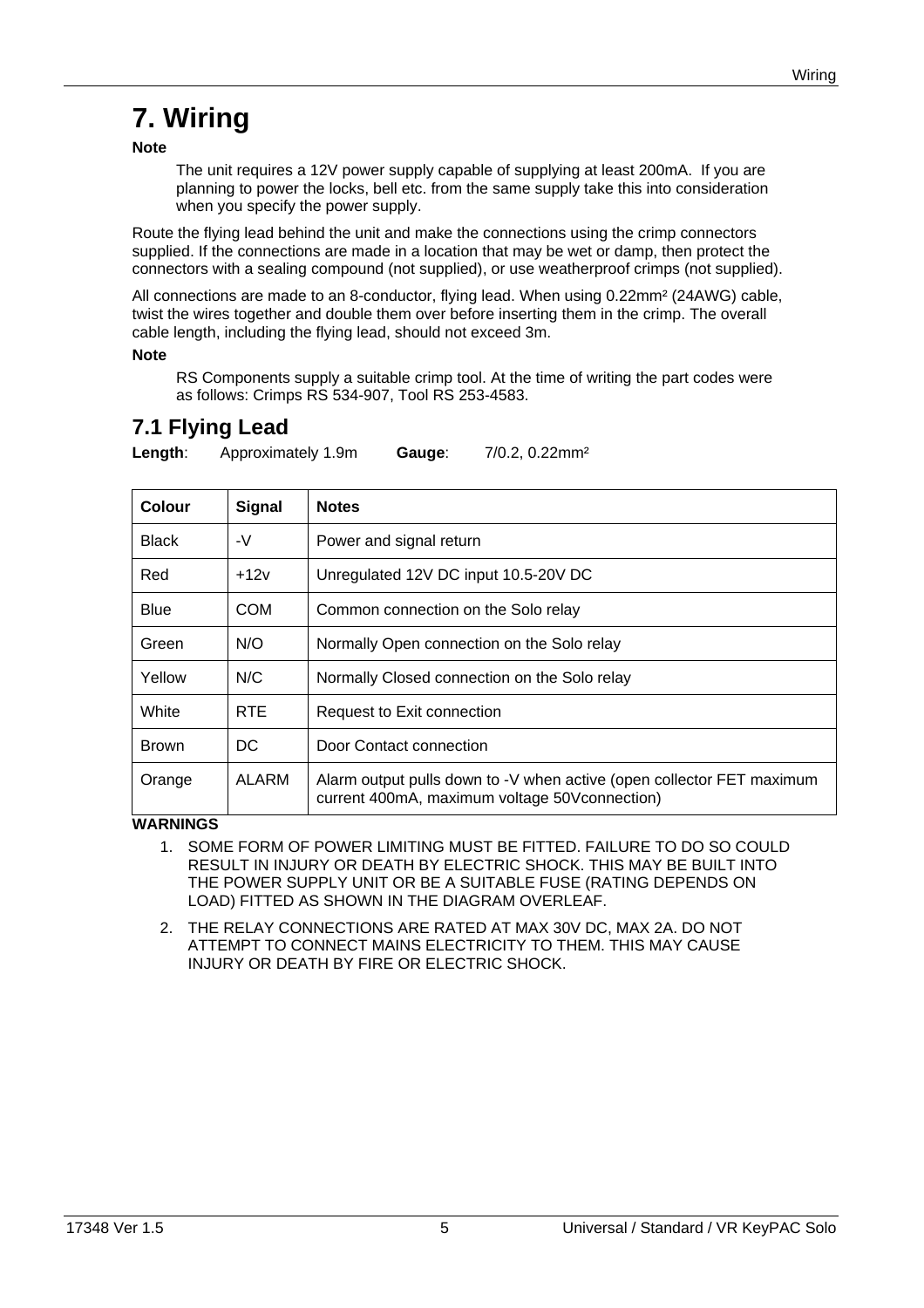

#### **Example KeyPAC Solo wiring diagram showing fail-safe lock**

**Note**

1. The Yellow or Green core will be used depending on the lock type.

```
Fail Safe = Yellow (N/C) 
Fail Secure = Green (N/O)
```
- 2. The Solo relay is isolated so you can use a separate power supply for the lock.
- 3. If Alarm, RTE or relay contacts are not used they must be prevented from shorting (e.g. crimp the individual ends)
- 4. If DC (door contact) is not used then it must be connected to -V.
- 5. Prevent shorting of unused wires (e.g. by crimping the end)

### **7.2 MOV - Lock Suppression**

A metal-oxide-varistor (MOV) is provided with each KeyPAC Solo. This device prevents back e.m.f. (high voltage 'spikes') being returned from the electric lock to the unit. High voltage spikes can cause severe damage over a period of time, and erratic operation of the system if not controlled.

#### **CAUTION**

Failure to fit the MOV at the lock will result in early failure of the unit. It will also invalidate the warranty.



The MOV (A) should be fitted across the power terminals of the lock (B).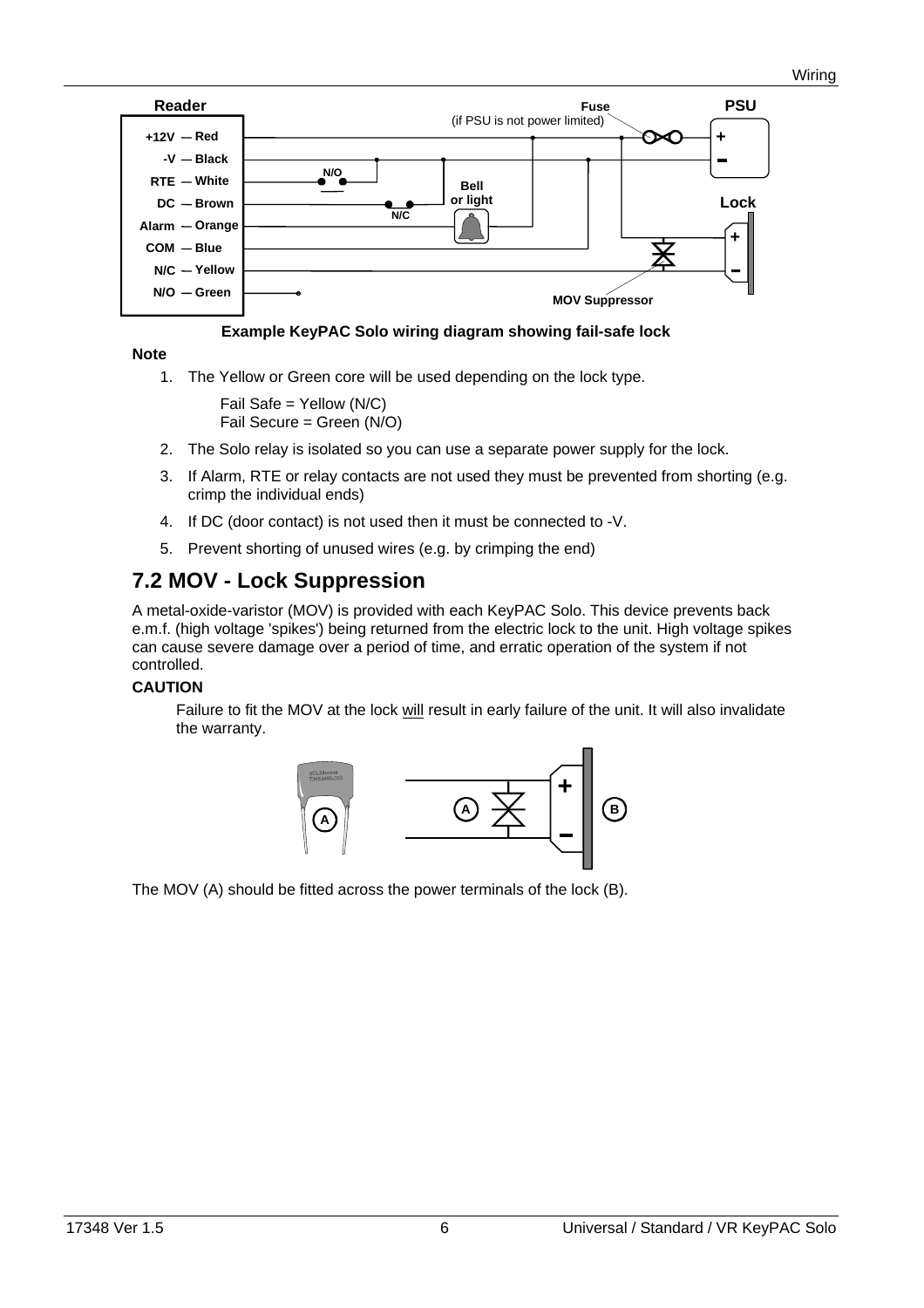## **8. Tamper Facility**

A tamper facility is provided by a wire loop on the back of the unit. Snipping this loop, crimping the ends together and then securing the crimp to the wall can provide basic tamper protection. Forcibly removing the unit from the wall will break this connection and trigger the alarm.

Better protection can be provided by snipping the loop and fitting an appropriate normally closed switch. The switch would be mounted so that the contacts open if the reader is forced off the wall.

## **9. Alarm Facility**

The unit has an internal sounder and an Alarm output which can be used to activate a bell, light etc when a Warning Condition occurs. The output is activated when:

- The door is opened without a valid card being presented to the unit.
- The door is held open for longer than twice the lock release time.
- The tamper connection is broken.
- Six different invalid cards are presented to the unit in succession.

Removing the warning condition and presenting a valid card will cancel the Alarm output.

For a "door left open" condition closing the door can turn off the Alarm. The door can be left open (e.g. when moving equipment) if the alarm is cancelled by presenting a Master card to the unit.

The table below shows warning conditions and the sounder types they trigger.

| <b>Warning Condition</b>                               | <b>Sounder</b>   |  |
|--------------------------------------------------------|------------------|--|
| Door tamper                                            | One tone beeping |  |
| Six invalid ID devices presented                       |                  |  |
| Tamper connection broken                               |                  |  |
| Door held open for longer than twice lock release time | Two tone beeping |  |

**Note:** The alarm is automatically cancelled after 15 to 20 minutes.

## **10. Using the KeyPAC Solo**

Before the KeyPAC Solo can be used, user ID devices must be added to the database. Refer to *Section 12.2 Add/Delete Operation – Edit Mode* for information on how to add ID devices.

**Note:** It is recommended that after an ID device is added to the database, its Shadow card should be clearly identified and stored in a safe place.

## **11. Configuring the KeyPAC Solo**

The following table lists KeyPAC Solo configuration options and the sections that describe how to carry them out.

| <b>Configuration Option</b>                     | <b>Section</b>                                            |  |
|-------------------------------------------------|-----------------------------------------------------------|--|
| Adding additional ID devices to the KeyPAC Solo | Refer to Section 12.2 Add/Delete<br>Operation - Edit Mode |  |
| Adding additional Master Cards <sup>1</sup>     | Refer to Section 12.3 Erase Mode                          |  |
| Changing the Lock Release Time <sup>1</sup>     | Refer to Section 12.3 Erase Mode                          |  |
| Enabling Set / Rest Mode <sup>1</sup>           | Refer to Section 12.3 Erase Mode                          |  |

<sup>1</sup> CAUTION: Performing any of these actions will erase the KeyPAC Solo database.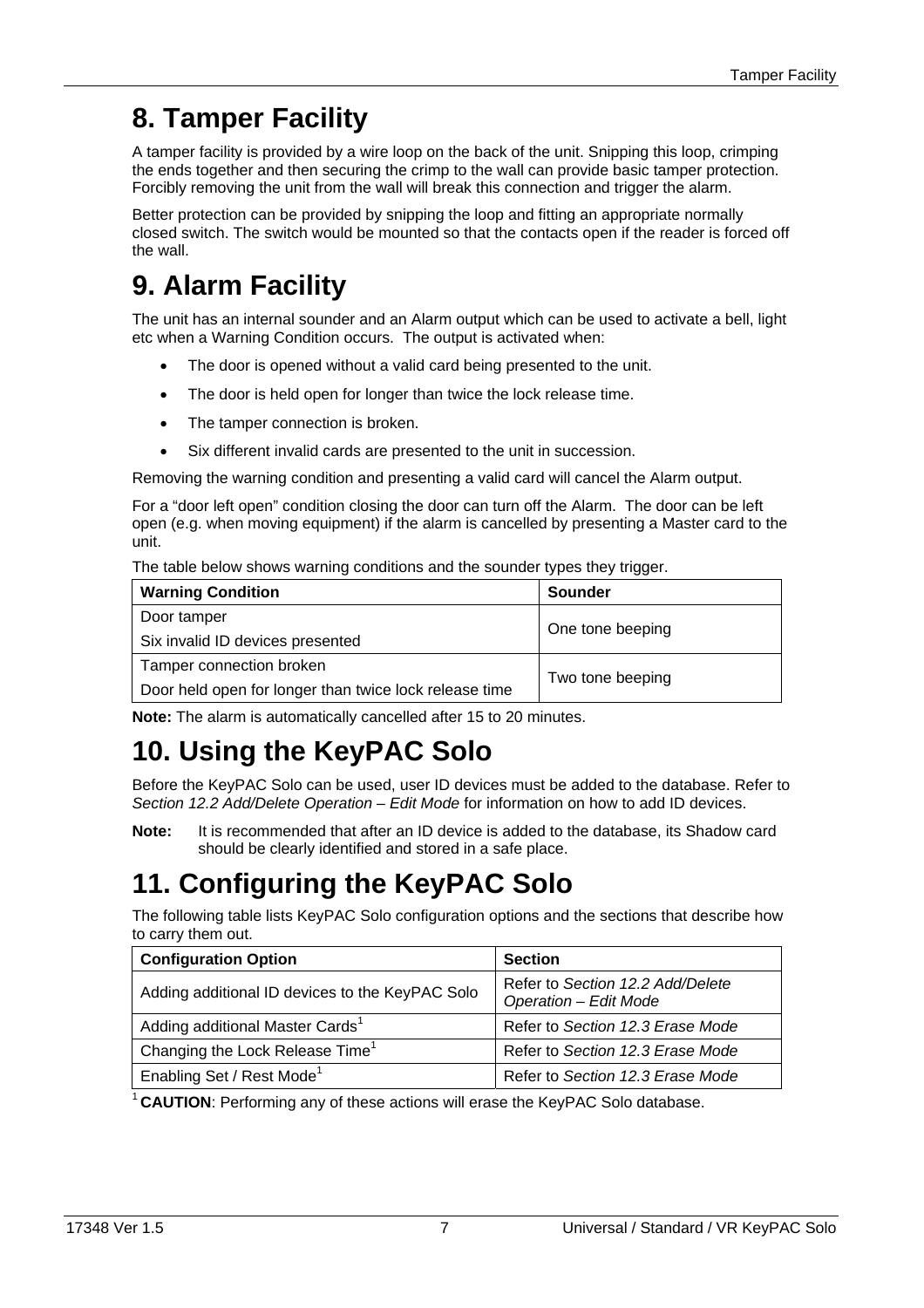## **12. KeyPAC Solo Modes**

KeyPAC solo modes are indicated by the colour of the two LEDs present on the front of the unit. Their locations are indicated in the diagrams in section 4.

On power up of the KeyPAC Solo the LEDs on the front of the reader will show red.

## **12.1 Normal Operation – Access Mode**

Normal operation occurs after 1 or more Master Cards have been added to the KeyPAC Solo database, and is characterised by the Status LED being red and the Edit LED not illuminated.

In normal operation mode a card presented to the unit that is:

- **Valid** (present in the KeyPAC Solo Database) will cause the Status LED to go from red to green and the lock will operate. The LED stays green for the specified lock release time (see *Section 0 Changing Lock Release Time State*)
- **Invalid** (not present in the KeyPAC Solo Database) will cause the Status LED to flash red/green for a few seconds and a low pitch tone will indicate it is an invalid card.
- **Note:** If a Master card is used then, when the Status LED goes green, and the Edit LED briefly flashes yellow to indicate that the card is a Master.

## **12.2 Add/Delete Operation – Edit Mode**

Edit mode is entered by presenting a Master card to the unit three times.

- 1. First presentation will cause the Edit LED to go yellow (ignore the Status LED).
- 2. After the yellow LED has gone out, present the Master card for a second time causing the Edit LED to go yellow (ignore the Status LED).
- 3. After the Yellow LED has gone out, present the Master card to the unit for a third time. The unit will indicate Edit Mode been entered by two "beeps", the Status LED going out and the Edit LED staying on.

Once in Edit mode, you can Add/Delete cards by presenting them to the unit.

**Note:** Do not leave an ID device within the reading range of the KeyPAC, otherwise it will be repeatedly added and deleted.

### **12.2.1 Adding ID Devices**

To add an ID device to the KeyPAC Solo database present it to the unit and its addition will be indicated by the status LED turning green briefly, followed by a low/high tone.

### **12.2.2 Deleting ID Devices**

To delete an ID device from the KeyPAC Solo Database present it to the unit and its deletion of will be indicated by the status LED turning red briefly, followed by a high low tone.

If an ID device becomes lost, then it can be deleted from the KeyPAC solo database by presenting its corresponding shadow card.

### **12.2.3 Exiting Edit Mode**

Once ID devices have added/deleted as required, you can leave Edit mode by:

• Presenting the Master card to the unit

or

• Leaving the unit to time-out (20 seconds) causing it to return to Normal Operation Mode.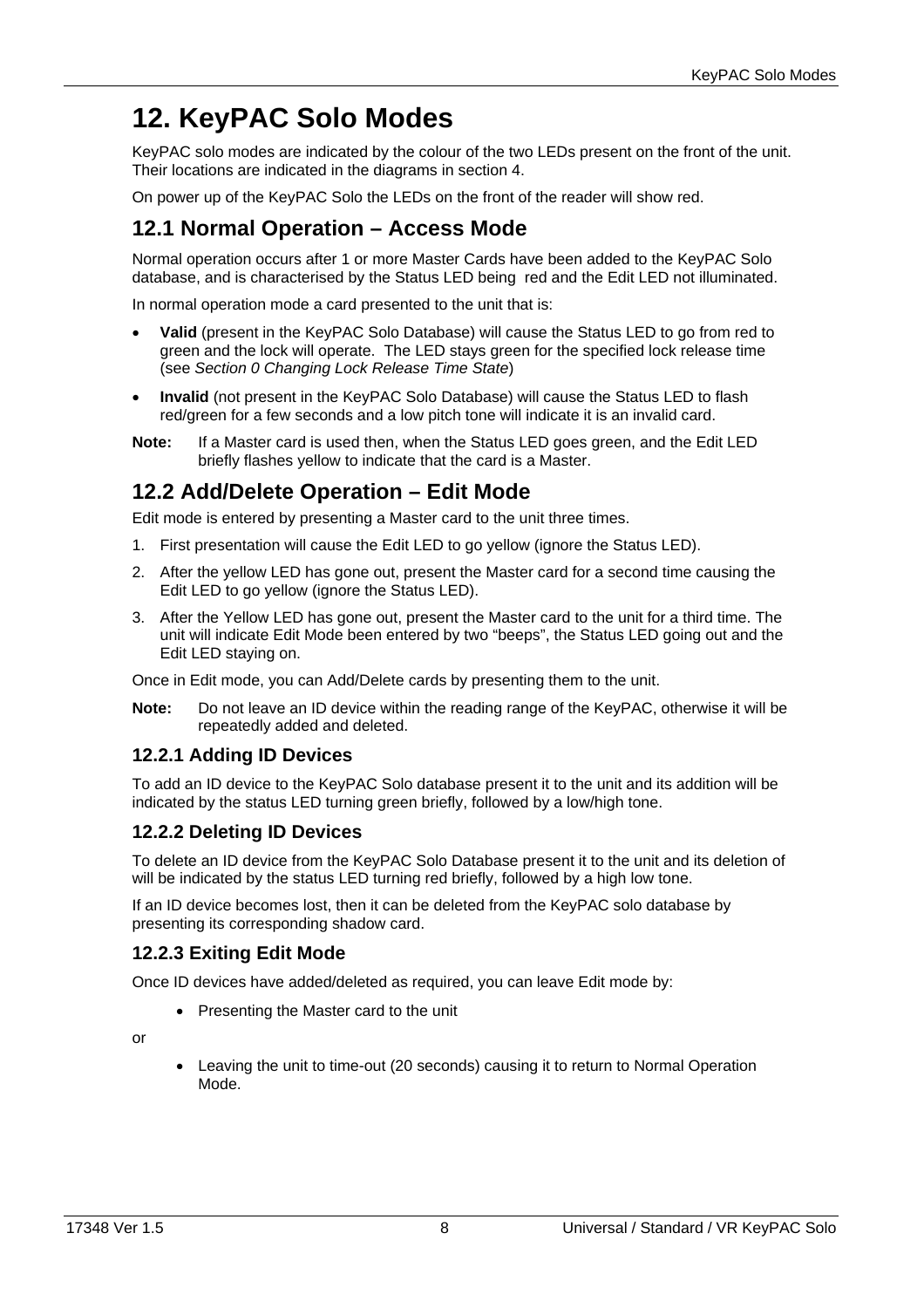### **12.3 Erase Mode**

Erase Mode performs the following functions, in the listed order.

- 1. Erases the KeyPAC Solo Database.
- 2. Add new Master Cards.
- 3. Changes the Lock Release Time.
- 4. Enables Set / Reset Mode.

### **12.3.1 Entering Erase Mode**

Erase Mode can be entered with or without the use of a Master Card.

#### **Using a Master Card**

To enter Erase Mode using a Master Card:

- 1. Tape the Master Card to the front of the KeyPAC Solo.
- 2. Push and hold the RTE button for at least 10 seconds.
- 3. Release the RTE button and remove the ID Device.

The unit will then enter Erase Mode.

#### **Not Using a Master Card**

To enter Erase Mode without using a Master Card:

- 1. Remove power from the unit.
- 2. Prop the door open (DC input floating) and remove power from the controller.
- 3. Short RTE (white), Bell (orange) and N/O (green).
- 4. Attach COM (blue) to ground (black) if not already connected.
- 5. Re-apply power.

The unit will then enter Erase Mode.

### **12.3.2 Erase Mode**

Once erase mode has been entered the KeyPAC Solo will carry out the following functions one after the other:

- 1. Database Erase.
- 2. Master Card Addition State.
- 3. Changing Lock Release Time State (optional).
- 4. Enabling Set/Reset State (optional).

#### **Database Erase**

This will occur immediately upon entering Erase Mode, and is indicated by the Edit LED flashing, and upon completion the sounder will beep twice. This process may take up to 15 seconds.

After the erase is complete:

- 1. if Erase Mode was entered using a Master Card the KeyPAC Solo will enter into the **Master Card Addition State**.
- 2. If Erase Mode was entered without using a Master Card:
	- a) Remove power and reconnect the wiring to the RTE, Alarm etc.
	- b) Re-apply power to start up in the **Master Card Addition State**.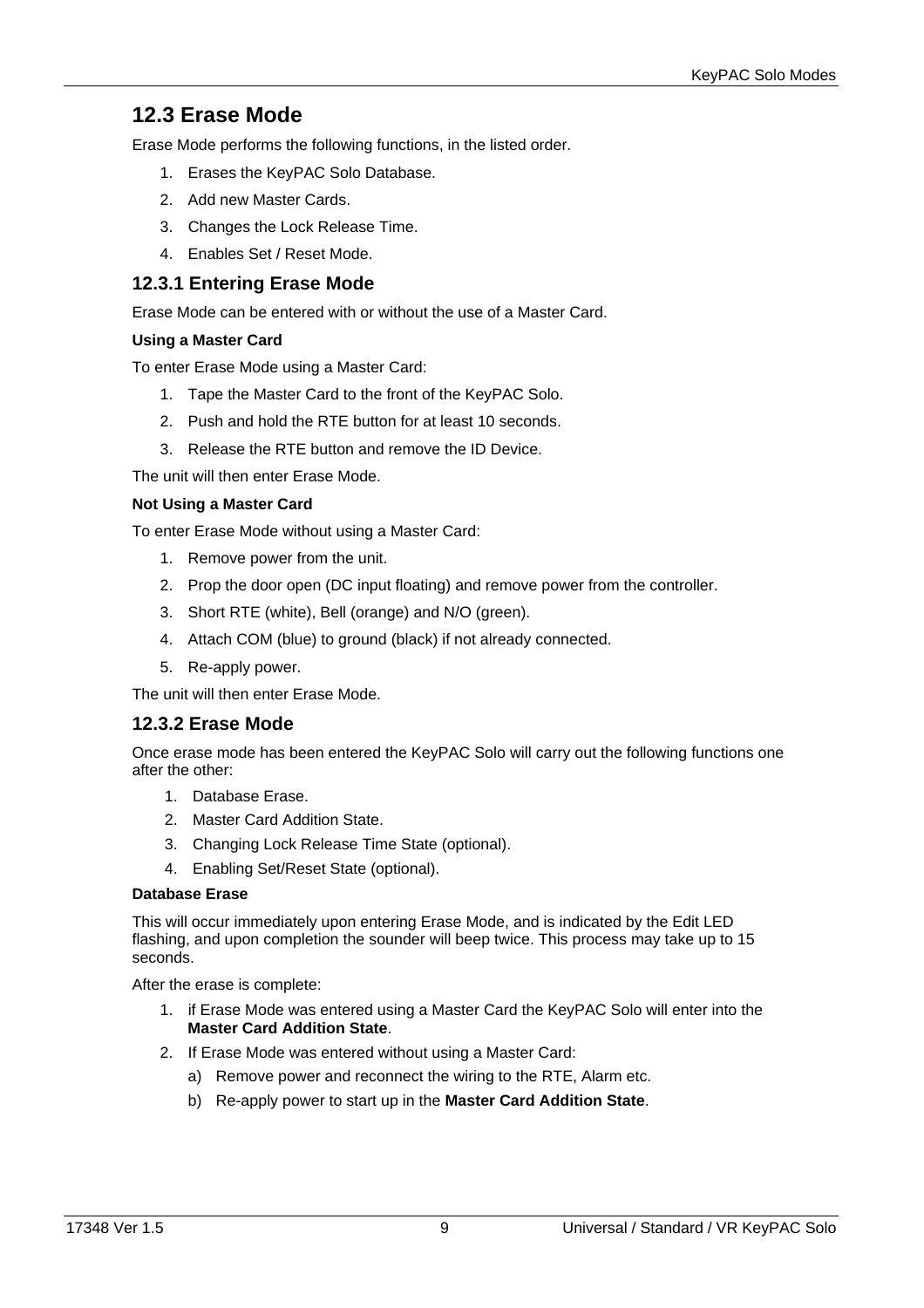#### **Master Card Addition State**

This state is entered after a database erase has occurred, and is indicated by the LEDs alternately flashing: the Status LED will flash red and the Edit LED will flash yellow.

To add a master card:

- 1. Present an ID device to the KeyPAC Solo.
- 2. The KeyPAC Solo will then indicate successful addition of a master card by both LEDs flashing simultaneously three times (the Status LED will flash green, and the Edit LED flashes yellow), and the sounder emitting a low/high tone.

#### **Changing Lock Release Time State**

To change the lock release time (LRT), whilst in the Master Card Addition State:

- 1. Hold the RTE switch closed and count the number of beeps made by the KeyPAC Solo; one beep is equal to one second.
- 2. When the desired LRT has been reached release the RTE switch to set the lock release time.

#### **Enabling Set/Reset Mode State**

When Set/Reset Mode is enabled a valid ID device is used to unlock or lock the KeyPAC Solo controlled door. A valid ID device will lock the door when unlocked, and unlock it when locked.

#### **Note**

Before using Set/Reset mode check that your lock is capable of constant operation.

To enter the enable Set/Reset state, whilst in the Master Card Addition state:

• Hold the RTE switch down and the KeyPAC Solo will begin to beep; after 15 beeps, there will be a different pitched beep to indicate the state change.

#### **12.3.3 Exiting Erase Mode**

To exit Erase Mode (and retain any settings that have been made):

- 1. Remove and reconnect the power.
- 2. Allow the KeyPAC Solo to time out, which occurs after approximately 4 minutes.

#### **Note**

Erase Mode can only be exited when at least one Master Card has been added. If no Master cards have been added:

- And power is disconnected and then reconnected the KeyPAC Solo will start up again in the Add Master Card State.
- Erase Mode will not time out.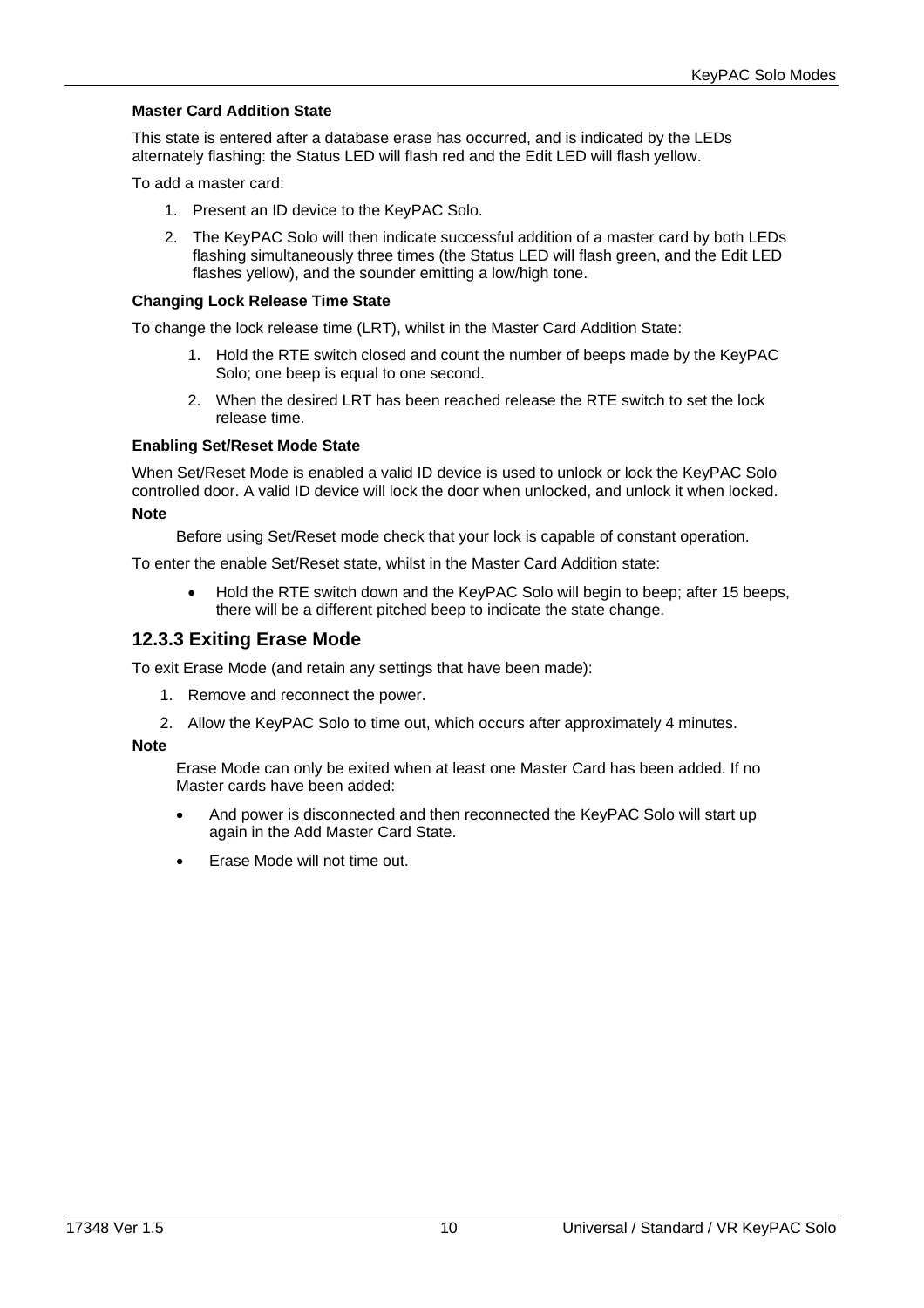## **13. LED / Sounder Behaviour**

The following table shows KeyPAC Solo operation modes and their accompanying LED and Sounder states.

|                                                                             | <b>LED State</b>               |                      | Sounder                         |
|-----------------------------------------------------------------------------|--------------------------------|----------------------|---------------------------------|
| <b>Mode Description</b>                                                     | <b>Satus</b>                   | <b>Edit</b>          |                                 |
| <b>Add Master Mode</b><br>See the section "Operation - Add<br>Master Mode"  | Flashing<br>red then<br>yellow | N/A                  | N/A                             |
| <b>Erasing Database</b>                                                     | N/A                            | Flashing<br>yellow   | Several low, low, high<br>beeps |
| <b>Access Mode Default state</b>                                            | Red                            | N/A                  | N/A                             |
| <b>Access Mode Valid access</b>                                             | Green <sup>1</sup>             | N/A                  | N/A                             |
| <b>Access Mode Invalid Access</b>                                           | Red / green<br>flashing        | N/A                  | Low tone for several<br>seconds |
| <b>Edit Mode</b><br>See the section "Add / Delete<br>Operation - Edit Mode" | N/A                            | Continuous<br>yellow | N/A                             |
| <b>Alarm</b> Door tamper                                                    | N/A                            | N/A                  | Continuous low beeping          |
| <b>Alarm</b> Tamper connection broken                                       | N/A                            | N/A                  | Continuous low-high<br>beeping  |

<sup>1</sup> The status LED will stay green for the specified lock release time, and will then return to red.

## **14. KeyPAC Solo Features**

| Integral LEDs: Status-Red/Green; Edit -<br>Yellow                         | Door Monitoring                          |
|---------------------------------------------------------------------------|------------------------------------------|
| Included in kit - two pre-programmed Master<br>cards and 10 Access cards. | <b>External Alarm Output</b>             |
| Tamper facility                                                           | Programmable Lock Time                   |
| Integral sounder                                                          | Supports Fail Safe and Fail Secure locks |
| <b>RTE Input</b>                                                          | Set/Reset option                         |